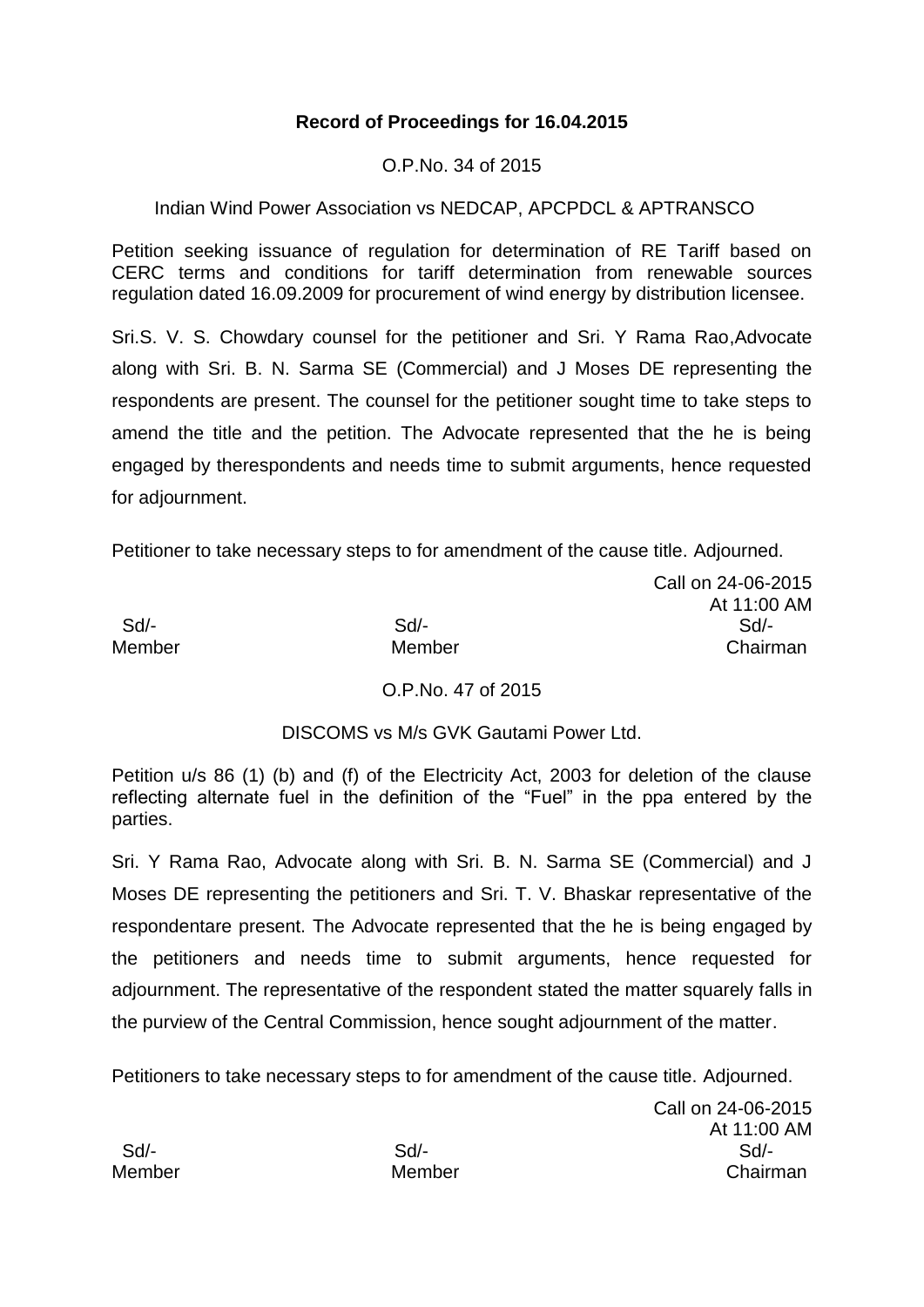### O. P. No. 48 of 2015

### DISCOMS vs M/s G V K Industries Ltd.

Petition u/s 86 (1) (b) and (f) of the Electricity Act, 2003 for deletion of the clause reflecting alternate fuel in the definition of the "Fuel" in the ppa entered by the parties.

Sri. Y Rama Rao, Advocate along with Sri. B. N. Sarma SE (Commercial) and J Moses DE representing the petitioners and Sri. T. V. Bhaskar representative of the respondent are present. The Advocate represented that the he is being engaged by the petitioners and needs time to submit arguments, hence requested for adjournment. The representative of the respondent stated the matter squarely falls in the purview of the Central Commission, hence sought adjournment of the matter.

Petitioners to take necessary steps to for amendment of the cause title. Adjourned.

Call on 24-06-2015 At 11:00 AM

Member Member Chairman

## O. P. No. 51 of 2015

## M/s Nile Limited&APCPDCL

Petitioner seeking directions for payment on the monthly power bills

Sri. T. Naveen Chowdary, Advocate on behalf of Sri. C. Gunaranjan counsel for the petitioner and Sri. Y Rama Rao, Advocate along with Sri. B. N. Sarma SE (Commercial) and J Moses DE representing the respondents are present. The counsel for the petitioner sought time to take steps to amend the title and the petition. The Advocate represented that the he is being engaged by the respondents and needs time to submit arguments, hence requested for adjournment.

Petitioner to take necessary steps to for amendment of the cause title. Adjourned.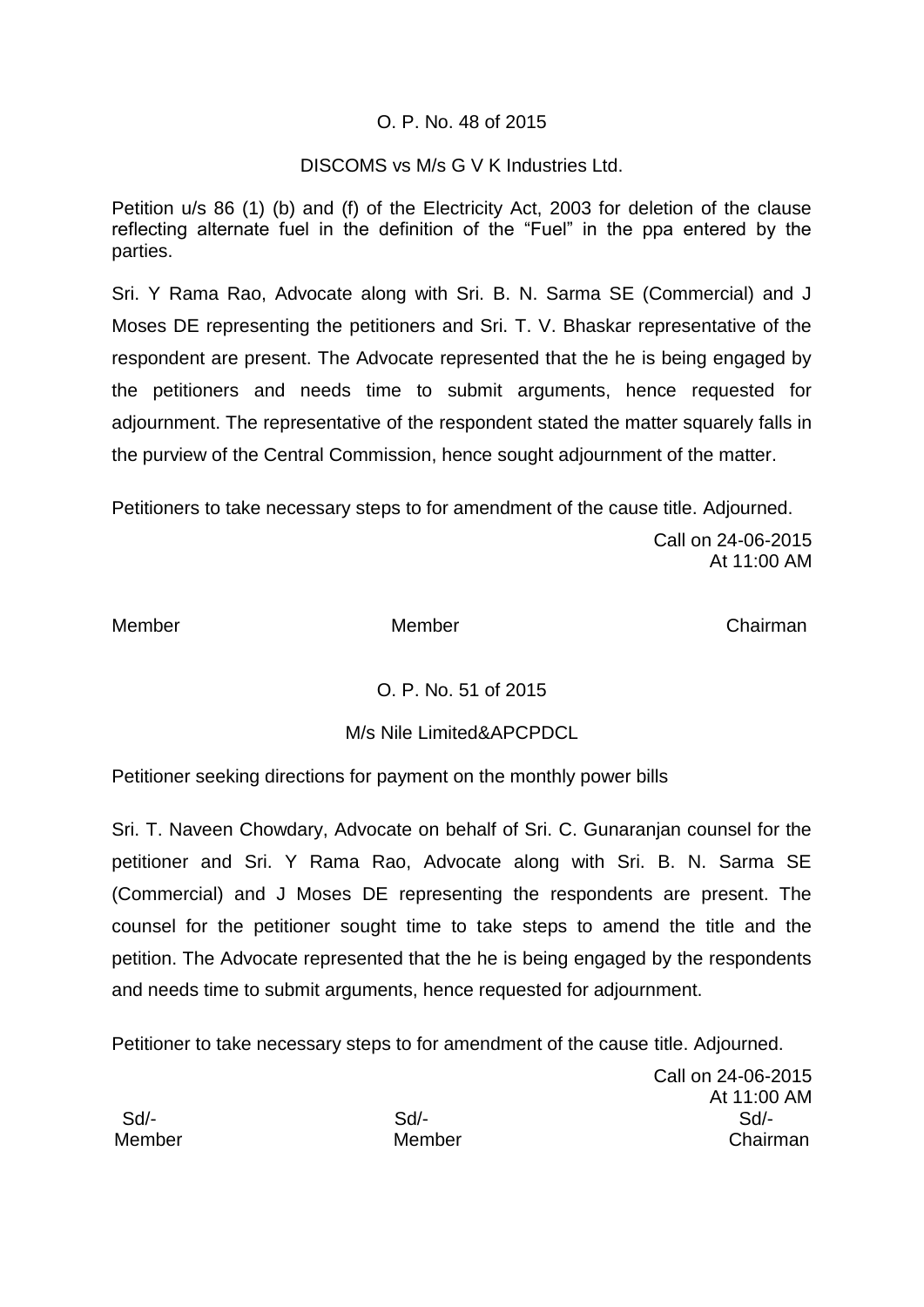## O. P. No. 52 of 2015

## M/s Lanco Kondapalli Power Ltd. vs APPCC, APTRANSCO & DISCOMS

Petition u/s 86 (1) (f) for reimbursement of minimum fuel off-take charges and other fuel transportation charges being part of monthly bills.

Sri. T. Naveen Chowdary, Advocate on behalf of Sri. C. Gunaranjan counsel for the petitioner and Sri. Y Rama Rao, Advocate along with Sri. B. N. Sarma SE (Commercial) and J Moses DE representing the respondents are present. The counsel for the petitioner sought time to take steps to amend the title and the petition. The Advocate represented that the he is being engaged by the respondents and needs time to submit arguments, hence requested for adjournment.

Petitioner to take necessary steps to for amendment of the cause title. Adjourned.

|        |        | Call on 23-06-201 |
|--------|--------|-------------------|
|        |        | At 11:00 AN       |
| Sd     | $Sd$ - | Sd/-              |
| Member | Member | Chairman          |

Call on 23-06-2015 At 11:00 AM

#### O. P. No. 40 of 2015 & I A No.06 of 2015

M/s GVK Gautami Power Ltd. vs DISCOMs, APPCC & APTRANSCO

Petition u/s 86 (1) (f) Electricity Act, 2003 seeking declaration that the petitioner is required to be compensated for capacity charges, transportation charges and imbalance charges.

T. V. Bhaskar representative of the petitioner and Sri.Sri. Y Rama Rao, Advocate along with Sri. B. N. Sarma SE (Commercial) and J Moses DE representing the respondents are present. The Advocate represented that the he is being engaged by the respondents and needs time to submit arguments, hence requested for adjournment. The representative of the petitioner stated the matter squarely falls in the purview of the Central Commission, hence sought adjournment of the matter.

Petitioners to take necessary steps to for amendment of the cause title. Adjourned.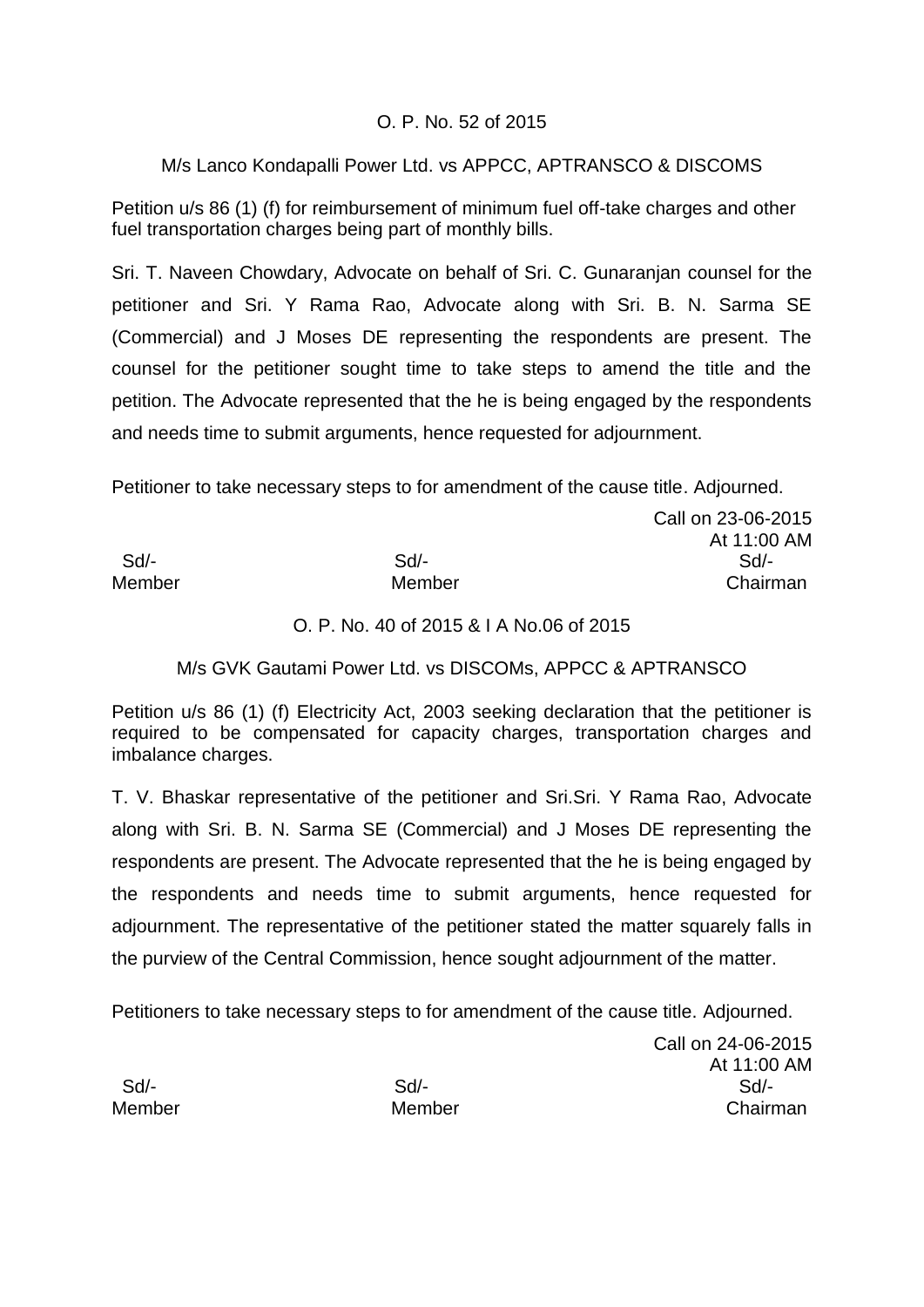### O. P. No. 41 of 2015 & I A No. 07 of 2015

### M/s G V K Industries Limited vs DISCOMs, APPCC& APTRANSCO

Petition u/s 86 (1) (f) Electricity Act, 2003 seeking declaration that the petitioner is required to be compensated for capacity charges, transportation charges and imbalance charges.

T. V. Bhaskar representative of the petitioner and Sri.Sri. Y Rama Rao, Advocate along with Sri. B. N. Sarma SE (Commercial) and J Moses DE representing the respondents are present. The Advocate represented that the he is being engaged by the respondents and needs time to submit arguments, hence requested for adjournment. The representative of the petitioner stated the matter squarely falls in the purview of the Central Commission, hence sought adjournment of the matter.

Petitioners to take necessary steps to for amendment of the cause title. Adjourned.

|        |        | At 11:00 AM |
|--------|--------|-------------|
| Sd/-   | Sd/-   | Sd/-        |
| Member | Member | Chairman    |

O. P. No. 45 of 2015& I A No. 10 of 2015

M/s R V K Energy Pvt. Ltd. vs APPCC& 9 others

Petition u/s 86 (1) (f) Electricity Act, 2003 for claim for price of the power supplied by the petitioner to Andhra Pradesh Power Coordination Committee – Hearing before admission.

IA filed by the petitioner u/s 94 of the Act.

Sri. T. Naveen Chowdary, Advocate on behalf of Sri. C. Gunaranjan counsel for the petitioner and Sri. Y Rama Rao, Advocate along with Sri. B. N. Sarma SE (Commercial) and J Moses DE representing the respondents are present. The counsel for the petitioner sought time to take steps to amend the title and the petition. The Advocate represented that the he is being engaged by the respondents and needs time to submit arguments, hence requested for adjournment.

Petitioner to take necessary steps to for amendment of the cause title. Adjourned.

Call on 24-06-2015 At 11:00 AM Sd/- Sd/- Sd/- Member Member Chairman

Call on 24-06-2015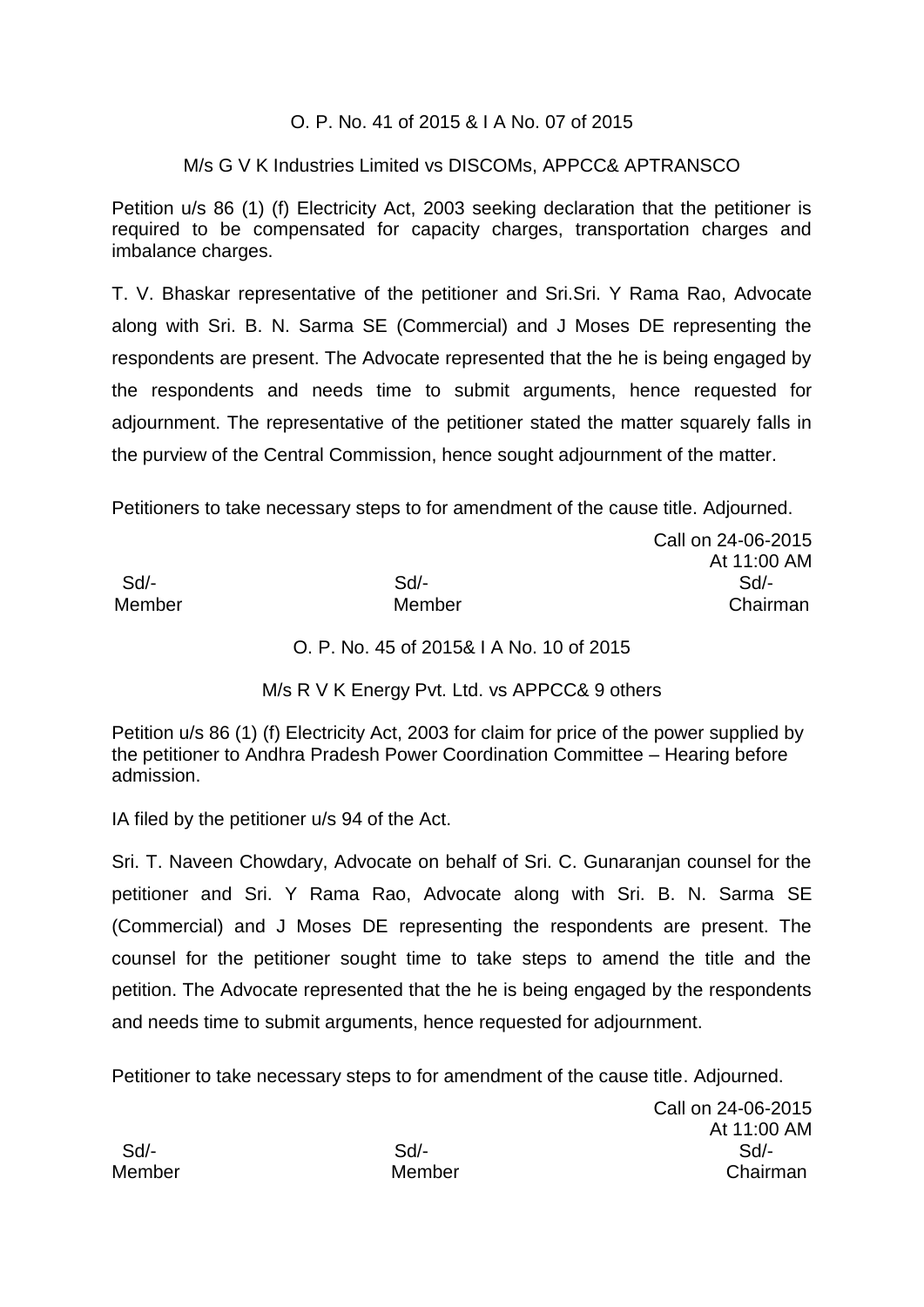### O. P. No. 54 of 2015 & I A No. 11 of 2015

### M/s G V K Industries Limited vs DISCOMs &APTRANSCO

Petition u/s 86 (1) (f) of the Electricity Act, 2003 for adjudication of disputes between the parties and the IA also filed by the petitioner for interim orders.

T. V. Bhaskar representative of the petitioner and Sri.Sri. Y Rama Rao, Advocate along with Sri. B. N. Sarma SE (Commercial) and J Moses DE representing the respondents are present. The Advocate represented that the he is being engaged by the respondents and needs time to submit arguments, hence requested for adjournment. The representative of the petitioner stated the matter squarely falls in the purview of the Central Commission, hence sought adjournment of the matter.

Petitioners to take necessary steps to for amendment of the cause title. Adjourned.

|        |        | Call on 24-06-2015 |
|--------|--------|--------------------|
|        |        | At 11:00 AM        |
| Sd     | $Sd$ - | $Sd$ -             |
| Member | Member | Chairman           |
|        |        |                    |

O. P. No. 55 of 2015

M/s G V K Industries Limited vs DISCOMs & APPCC

Petition u/s 86 (1) (f) of the Electricity Act, 2003 seeking to recover several Amounts due to it under various provisions of the PPA.

T. V. Bhaskar representative of the petitioner and Sri.Sri. Y Rama Rao, Advocate along with Sri. B. N. Sarma SE (Commercial) and J Moses DE representing the respondents are present. The Advocate represented that the he is being engaged by the respondents and needs time to submit arguments, hence requested for adjournment. The representative of the petitioner stated the matter squarely falls in the purview of the Central Commission, hence sought adjournment of the matter.

Petitioners to take necessary steps to for amendment of the cause title. Adjourned.